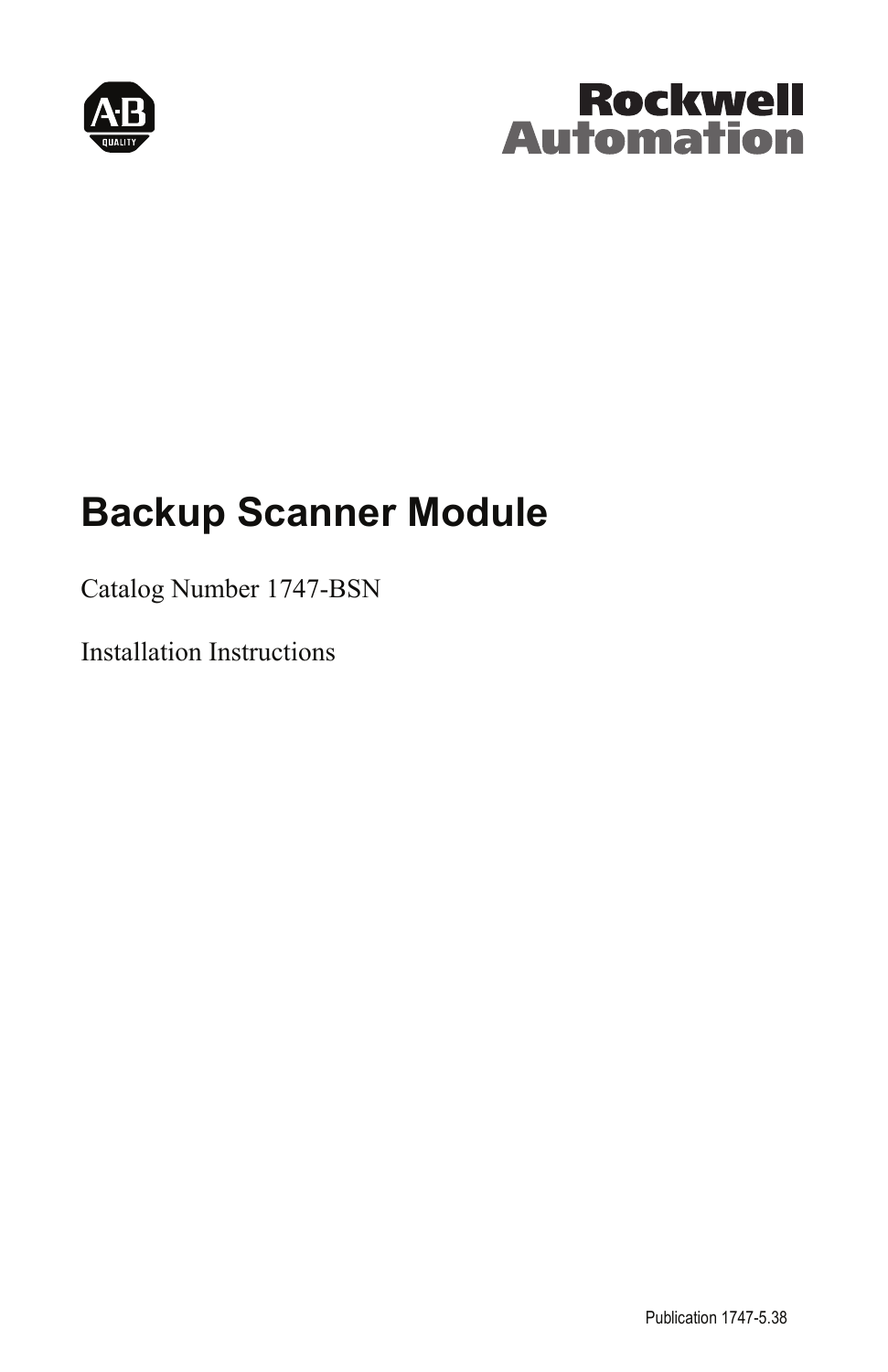## **Important User Information**

Because of the variety of uses for the products described in this publication, those responsible for the application and use of this control equipment must satisfy themselves that all necessary steps have been taken to assure that each application and use meets all performance and safety requirements, including any applicable laws, regulations, codes and standards.

The illustrations, charts, sample programs and layout examples shown in this guide are intended solely for purposes of example. Since there are many variables and requirements associated with any particular installation, Allen-Bradley does not assume responsibility or liability (to include intellectual property liability) for actual use based upon the examples shown in this publication.

Allen-Bradley publication SGI-1.1, *Safety Guidelines for the Application, Installation, and Maintenance of Solid-State Control* (available from your local Allen-Bradley office), describes some important differences between solid-state equipment and electromechanical devices that should be taken into consideration when applying products such as those described in this publication.

Reproduction of the contents of this copyrighted publication, in whole or in part, without written permission of Allen-Bradley Company, Inc., is prohibited.

Throughout this manual we use notes to make you aware of safety considerations:



**ATTENTION:** Identifies information about practices or circumstances that can lead to personal injury or death, property damage or economic loss.

Attention statements help you to:

- identify a hazard
- avoid the hazard
- recognize the consequences

**Important:** Identifies information that is critical for successful application and understanding of the product.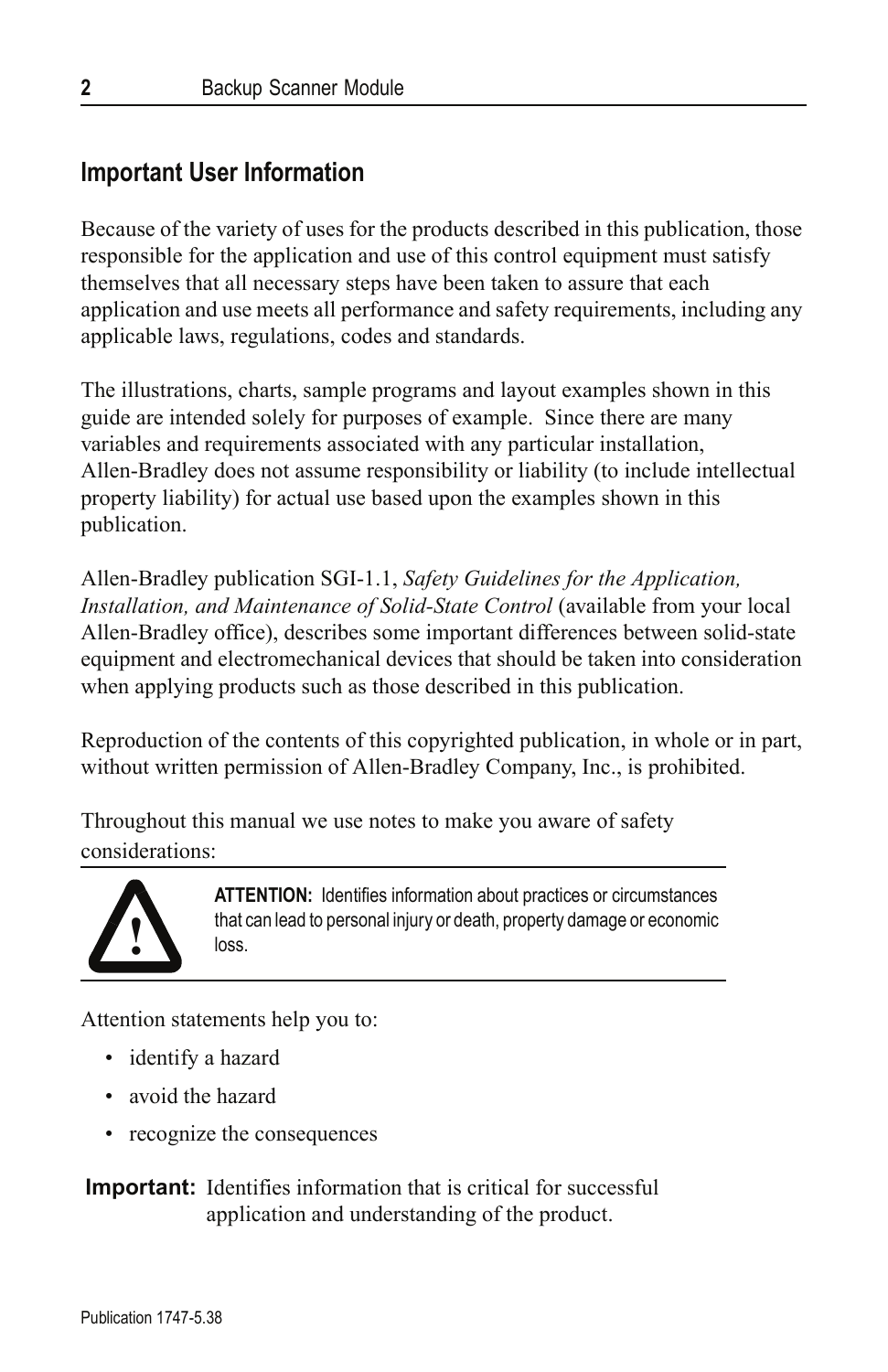## **For More Information**

As part of our effort to preserve, protect, and improve our environment, Allen-Bradley is reducing the amount of paper we use. Less paper means more options for you. In addition to traditional printed publications and CD-ROM versions, we now offer on-line materials with the most up-to-date information you can get. We recommend that you read the related publications listed below before starting up your control system.

#### **Related Publications**

| For                                                                                                             | <b>Refer to this Document</b>                                          | Pub. No.  |
|-----------------------------------------------------------------------------------------------------------------|------------------------------------------------------------------------|-----------|
| A more detailed description on how to install,<br>configure, and operate your Backup Scanner.                   | <b>Backup Scanner</b><br>User Manual                                   | 1747-6.22 |
| A more detailed description on how to install<br>and use your modular SLC 500™ system                           | SLC 500 Modular Hardware<br>Style Installation and Operation<br>Manual | 1747-6.2  |
| A reference manual that contains status file<br>data and instruction set information for SLC<br>500 processors. | SLC 500™ and MicroLogix™<br>1000 Instruction Set Reference<br>Manual   | 1747-6.15 |

#### **How to Get More Information**

If you would like a manual, you can:

- download a free electronic version from the internet at www.theautomationbookstore.com
- purchase a printed manual by:
	- contacting your local distributor or Rockwell Automation representative
	- visiting www.theautomationbookstore.com and placing your order
	- calling 1.800.963.9548 (USA/Canada) or 001.330.725.1574 (Outside USA/Canada)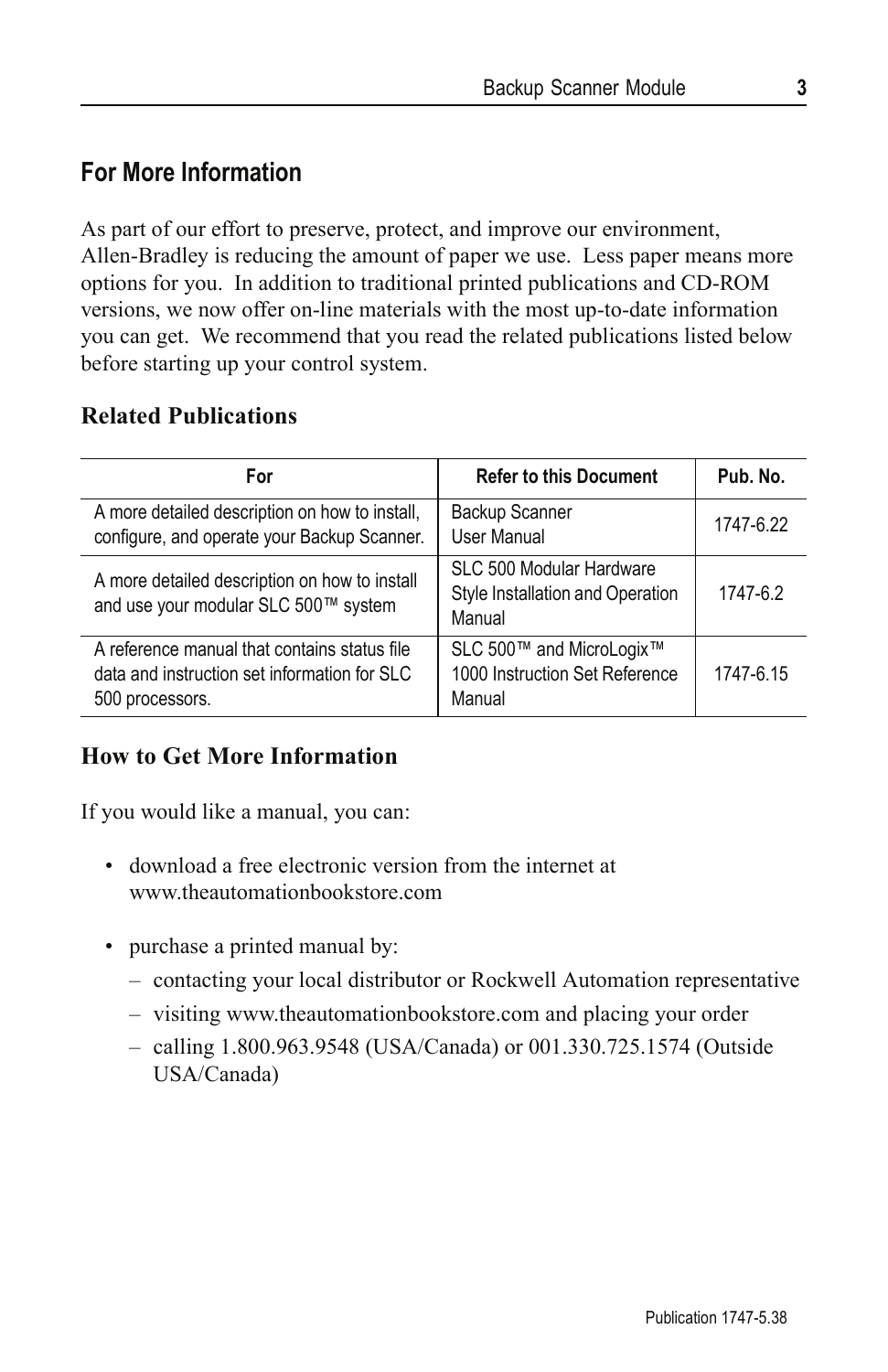## **Safety Considerations**

This equipment is UL certified for ordinary locations only. The module is C-UL certified for use in Class I, Division 2, Groups A, B, C, D, or nonhazardous locations only. The following attention statement applies to use in hazardous locations.

**! ATTENTION:** Explosion Hazard • Substitution of components may impair suitability for Class I, Division 2. • Do not replace components or disconnect equipment unless power has been switched off, and the area is known to be non-hazardous. • Do not connect or disconnect connectors or operate switches while circuit is live unless the area is known to be nonhazardous. Note: The temperature code rating is marked on the product

label.

## **Environnements dangereux**

Cet équipement est certifié UL pour une utilisation en environnements ordinaires seulement. Le module est certifié UL Canada pour une utilisation en environnements de Classe 1, Division 2, Groupes A, B, C, D, ou non dangereux. La mise en garde suivante s'applique à une utilisation dans des environnements dangereux.



#### **ATTENTION :** DANGER D'EXPLOSION

- La substitution de composants peut rendre cet équipement impropre à une utilisation en environnement de Classe 1, Division 2.
- Couper le courant ou s'assurer que l'emplacement est désigné non dangereux avant de remplacer les composants.
- Couper l'alimentation ou s'assurer que l'environnement est classé non dangereux avant de brancher ou débrancher des connecteurs ou de faire fonctionner des commutateurs.

**Remarque :** Le taux du code de température est indiqué sur l'étiquette du produit.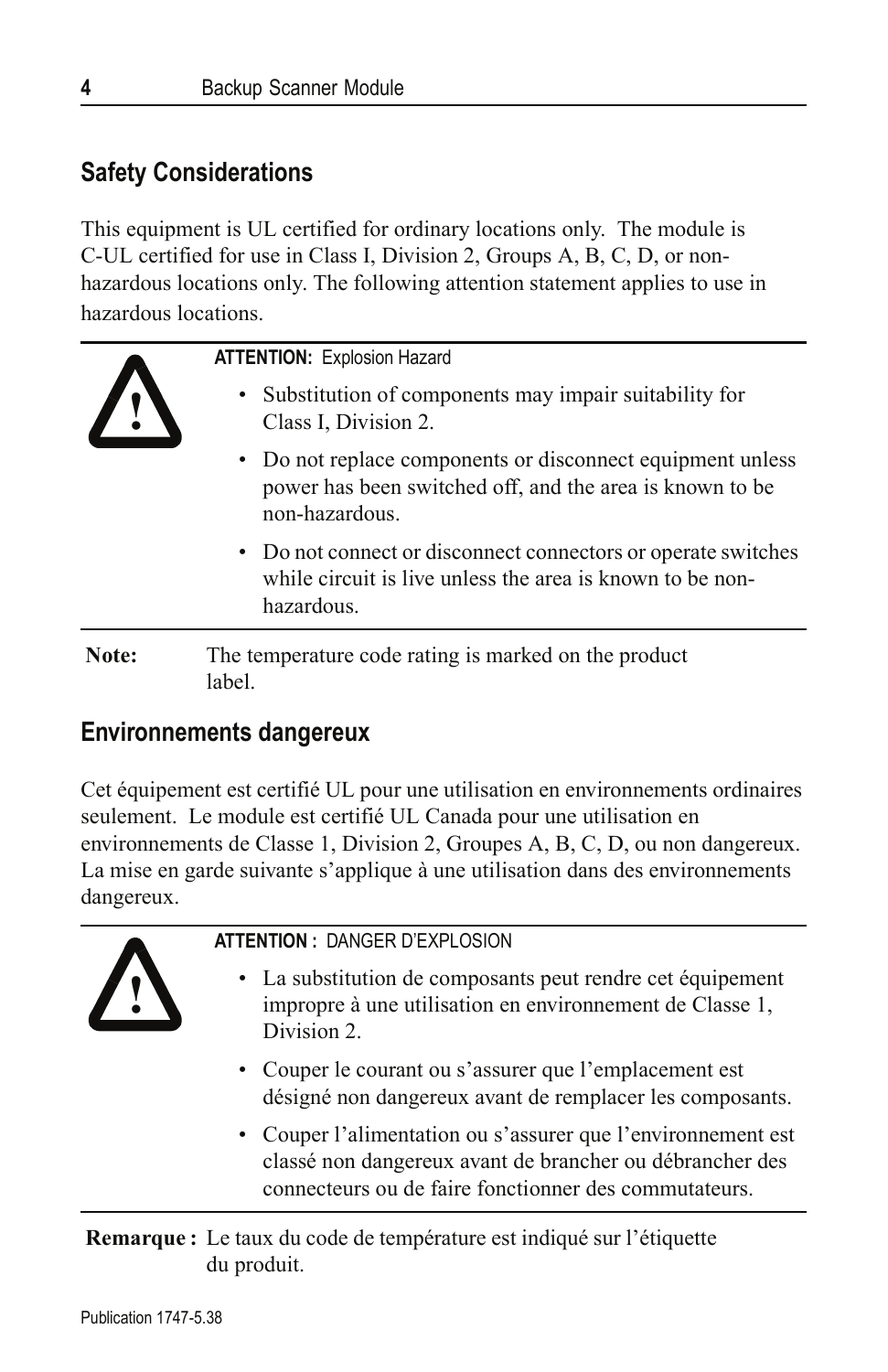## **Overview**

The 1747-BSN Backup Scanner Module provides a high-speed communication channel between two modular SLC 500 $TM$  (5/02 or higher) processors. The 1747-BSN backup system uses a set of modules, with one or more 1747-BSN modules residing in the primary system and one or more complementary modules in the secondary or backup system. The primary system controls the operation of remote I/O, while the secondary system monitors communications via the highspeed serial link (HSSL) and is available to take over control in the event of a fault in the primary system.

The backup scanner has the capability to switch between two communication channels. The first channel is configurable as Remote I/O (RIO) or Data Highway Plus™ (DH+). The second channel is used to switch one RS232/485 channel in order to provide connection for electronic operator interfaces.

A backup system using the 1747-BSN modules supports up to eight BSN modules in each processor chassis, connected by a local status link (LSL). Only I/ O residing in remote chassis is backed up. Local I/O is not backed up. Examples of RIO and DH+ system configurations are shown in Figures 1 and 2 on page 6.

**Note:** During the transfer of control from one processor to another (switchover), the output modules in the remote chassis maintain their last state until the secondary processor program takes control. The secondary processor program is not synchronized with the primary program.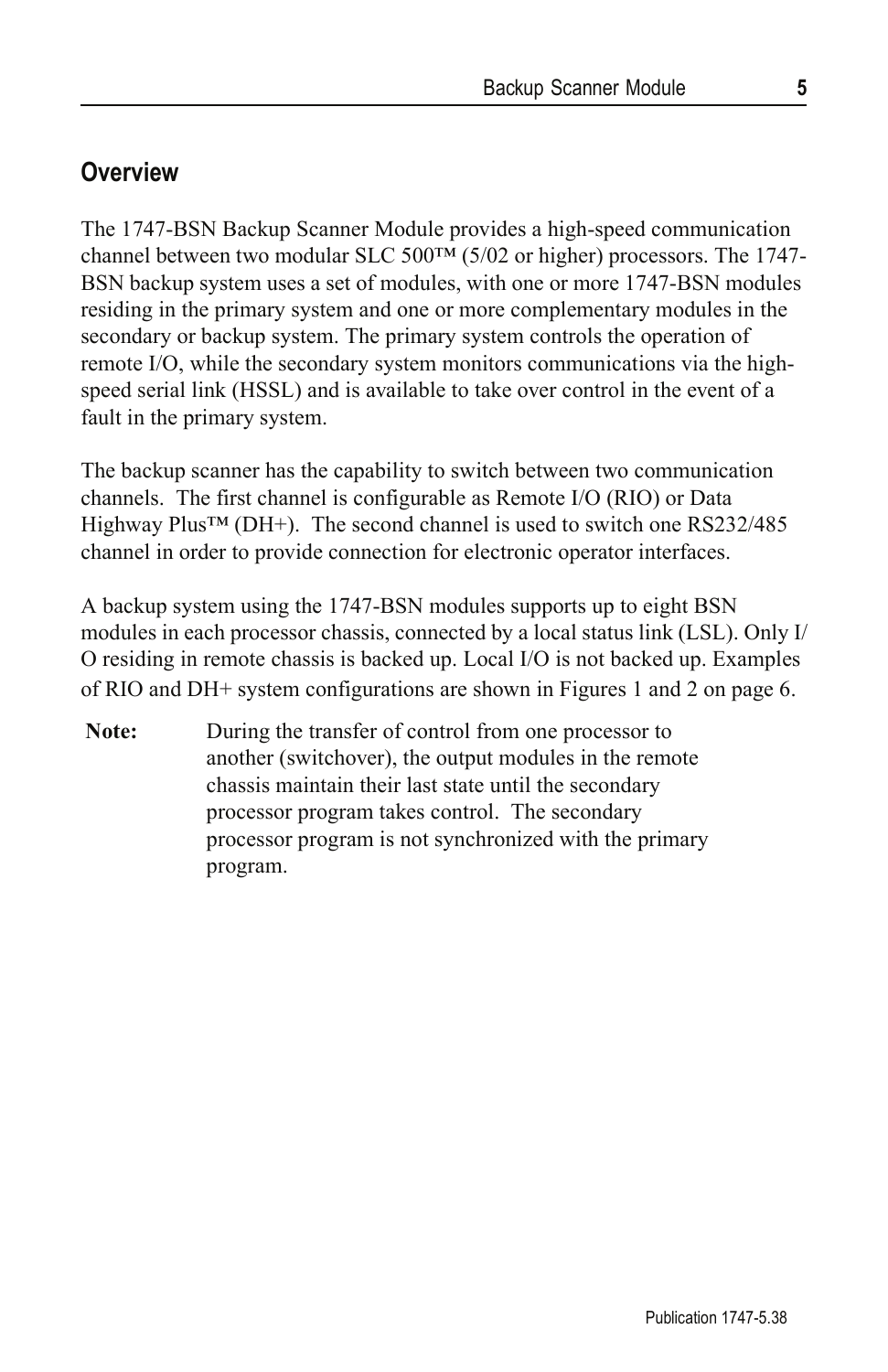

#### **Figure 1 RIO System Configuration**

**Figure 2 DH+ System Configuration**

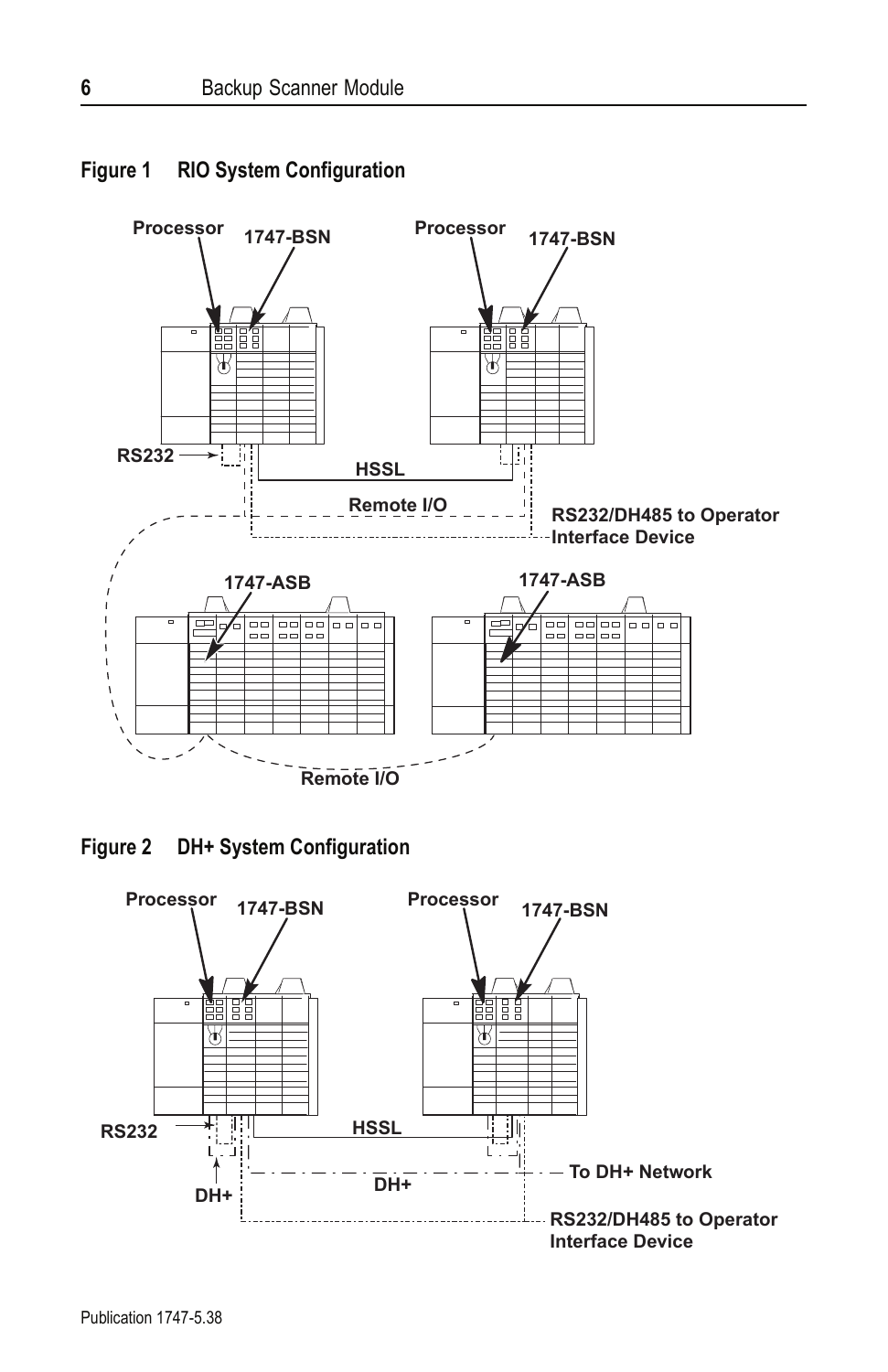The 1747-BSN module provides backup functionality for the following:

- DH+ or RIO on a single pair of modules Both may be backed up when two or more pairs of modules are used.
- RS232 Any RS232 device communicating with channel 0 of the SLC controller may be backed up provided hardware-handshake lines are not required. These ports only allow switchover of the transmit, receive and ground wires for RS232.

## **Features**



#### **Figure 3 Hardware Features**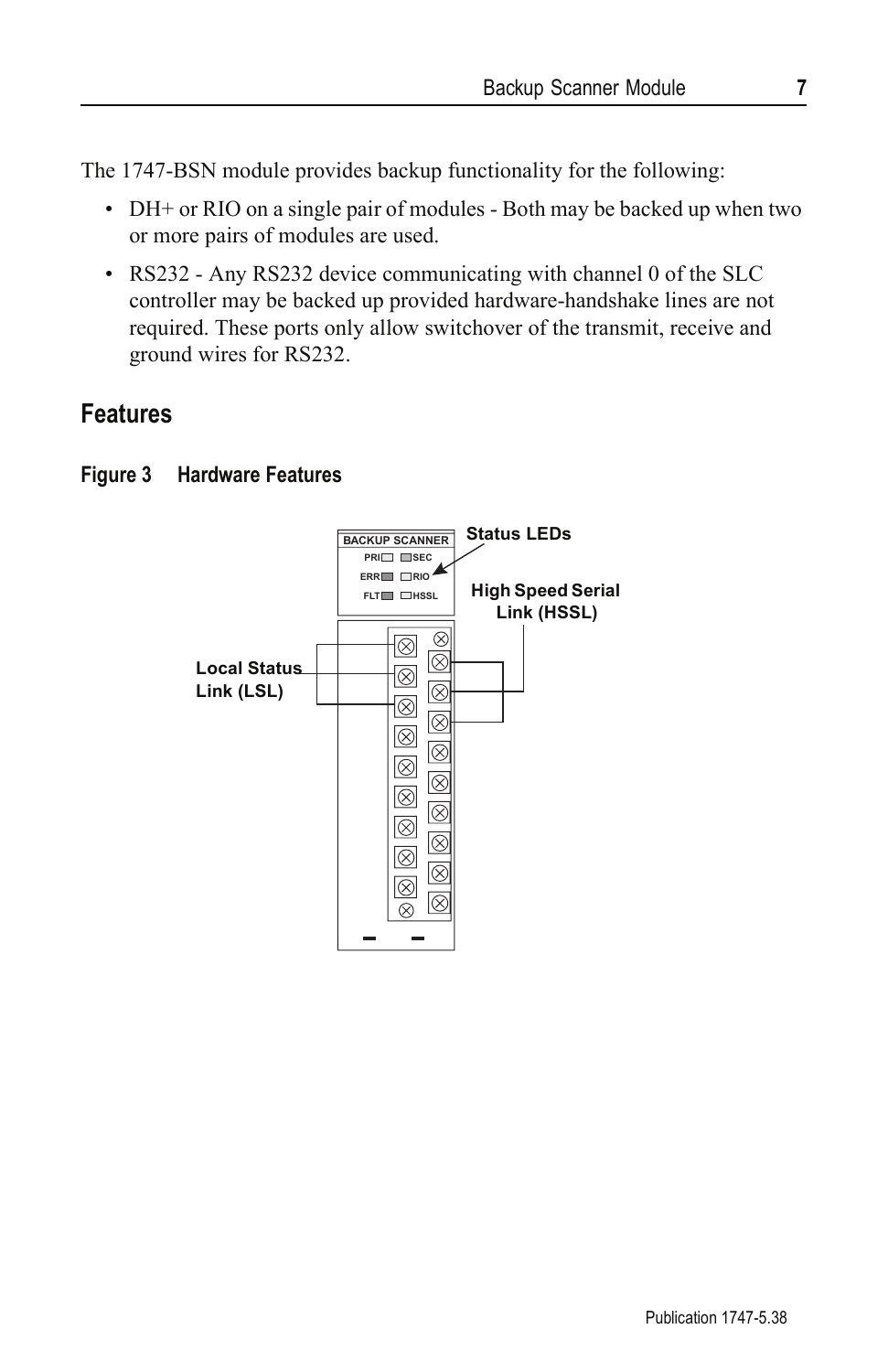#### **Status LEDs**

The table below describes the six LEDs located on the module's front panel. To ensure that they are operating correctly, all LEDs are illuminated during power-up.

| <b>LED</b>  | <b>Definition</b>                       | <b>Status and Color</b> | Indication                                                                                                                                        |
|-------------|-----------------------------------------|-------------------------|---------------------------------------------------------------------------------------------------------------------------------------------------|
| <b>PRI</b>  | Primary                                 | Steady Green            | The module is in the primary mode.                                                                                                                |
| <b>SEC</b>  | Secondary                               | Steady Amber            | The module is in the secondary mode.                                                                                                              |
| <b>RIO</b>  | RIO Communication                       | Steady Green            | The RIO link is working properly.                                                                                                                 |
|             |                                         | <b>Flashing Green</b>   | A remote device is not configured or<br>connected correctly, or is faulted.                                                                       |
|             |                                         | Flashing Red            | The RIO link has a fault. The scanner is<br>connected incorrectly, or all devices are<br>configured improperly, have no power,<br>or are faulted. |
|             |                                         | Steady Red              | There is a configuration error.                                                                                                                   |
|             |                                         | Off                     | The communication channel is not<br>configured as RIO.                                                                                            |
| <b>ERR</b>  | Backup Module                           | <b>Flashing Red</b>     | The module is not ready for switchover.                                                                                                           |
|             | Error                                   | Off                     | The module is ready for switchover.                                                                                                               |
| <b>HSSL</b> | High Speed Serial<br>Link Communication | <b>Flashing Green</b>   | The link is operating with no errors.                                                                                                             |
|             |                                         | Off                     | A communications error has been<br>detected on the HSSL.                                                                                          |
| <b>FLT</b>  | Fault                                   | Steady Red              | A hardware fault has occurred.                                                                                                                    |
|             |                                         | <b>Flashing Red</b>     | The module is not configured properly.                                                                                                            |

## **High-Speed Serial Link (HSSL)**

The high-speed serial link supports communication between the primary and secondary backup scanner modules. The baud rate is 2M baud, and the link supports a distance of up to 4.5 m (15 feet).

The HSSL also transfers a limited number of SLC 500 data table files from the primary to the secondary processor. The data table transfer is controlled by an application program in the processor.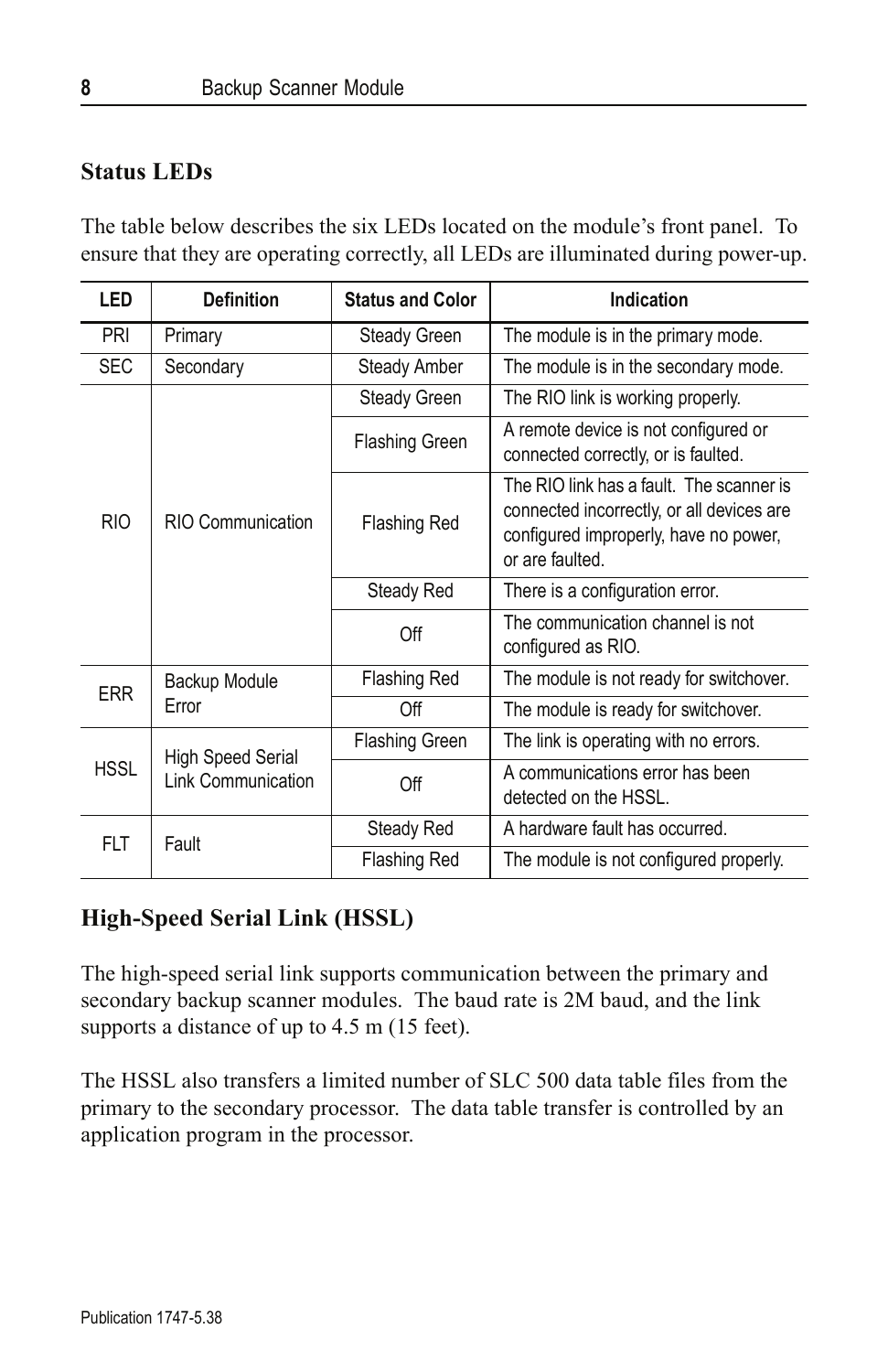## **Local Status Link (LSL)**

The local status link is a 57.6K baud serial link used to exchange status between up to eight 1747-BSN modules residing in the same chassis. The illustration below shows the LSL and HSSL connections between primary and secondary chassis with more than one 1747-BSN module.



#### **Figure 4 LSL and HSSL Connections**

## **DIP Switches**

The locations of the six-position configuration DIP switch and the four-position module address DIP switch are shown on page 10.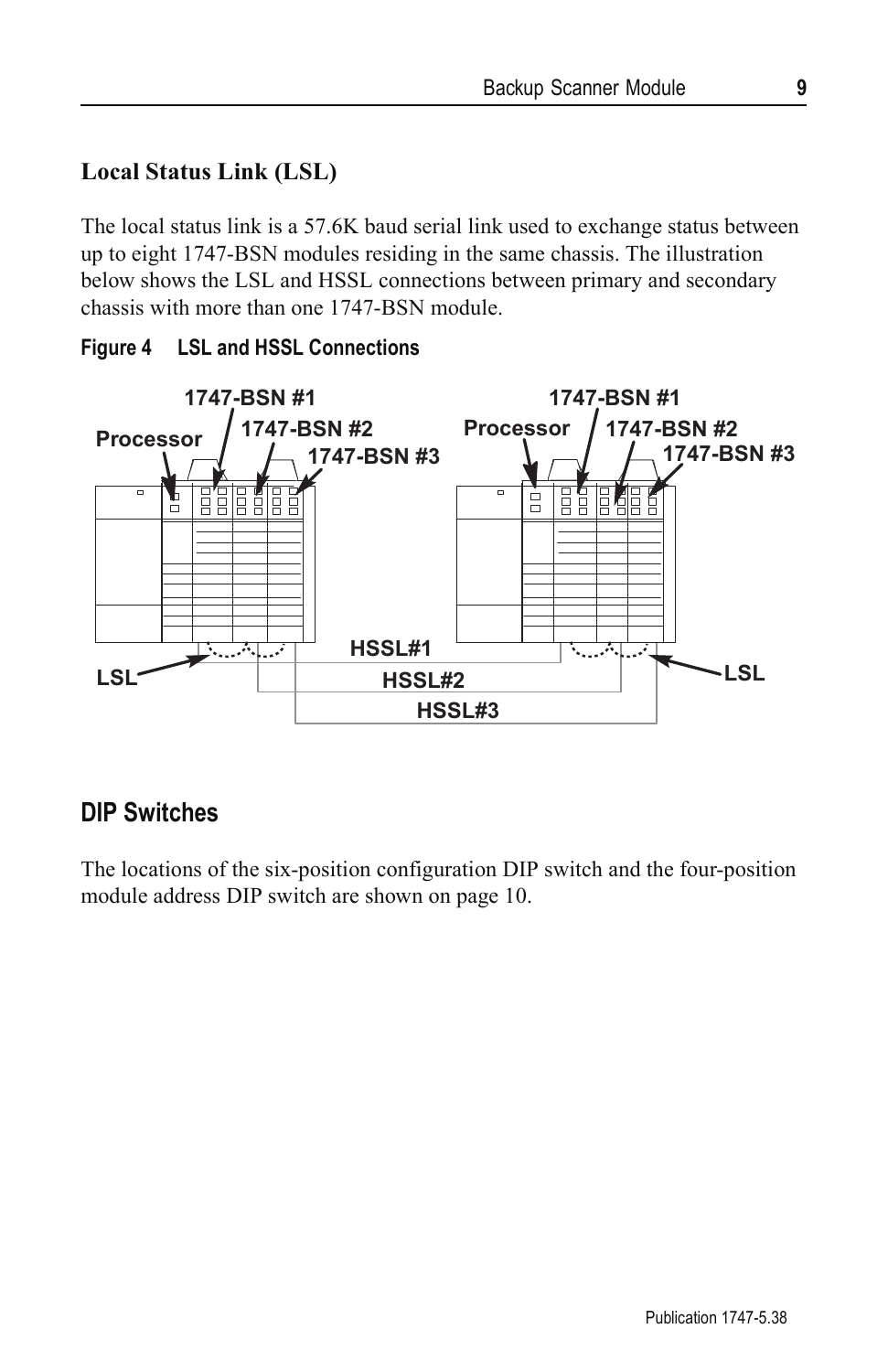

#### **Configuration Switch**

The six-position Configuration DIP Switch is used to select the baud rate, configure the communication channel, and identify each individual BSN module and the last BSN module. The tables below define the DIP switch configuration settings.

| <b>DIP Switch</b><br><b>Position</b> | <b>Definition</b>                                                                                                                                                                        | <b>Setting</b>                         |
|--------------------------------------|------------------------------------------------------------------------------------------------------------------------------------------------------------------------------------------|----------------------------------------|
| 1 and $2$                            | Set the communication channel baud rate.                                                                                                                                                 | see the table on<br>page 11            |
| 3                                    | Channel configuration.                                                                                                                                                                   | $DH+ = ON$<br>$RIO = OFF$              |
| 4                                    | This user identification switch differentiates between BSN<br>modules in the primary system and BSN modules in the<br>secondary system, helping determine if switchover has<br>occurred. | User selectable                        |
| 5                                    | Reserved.                                                                                                                                                                                |                                        |
| 6                                    | Identifies the last module in the local status link.                                                                                                                                     | Last module $= ON$<br>All others = OFF |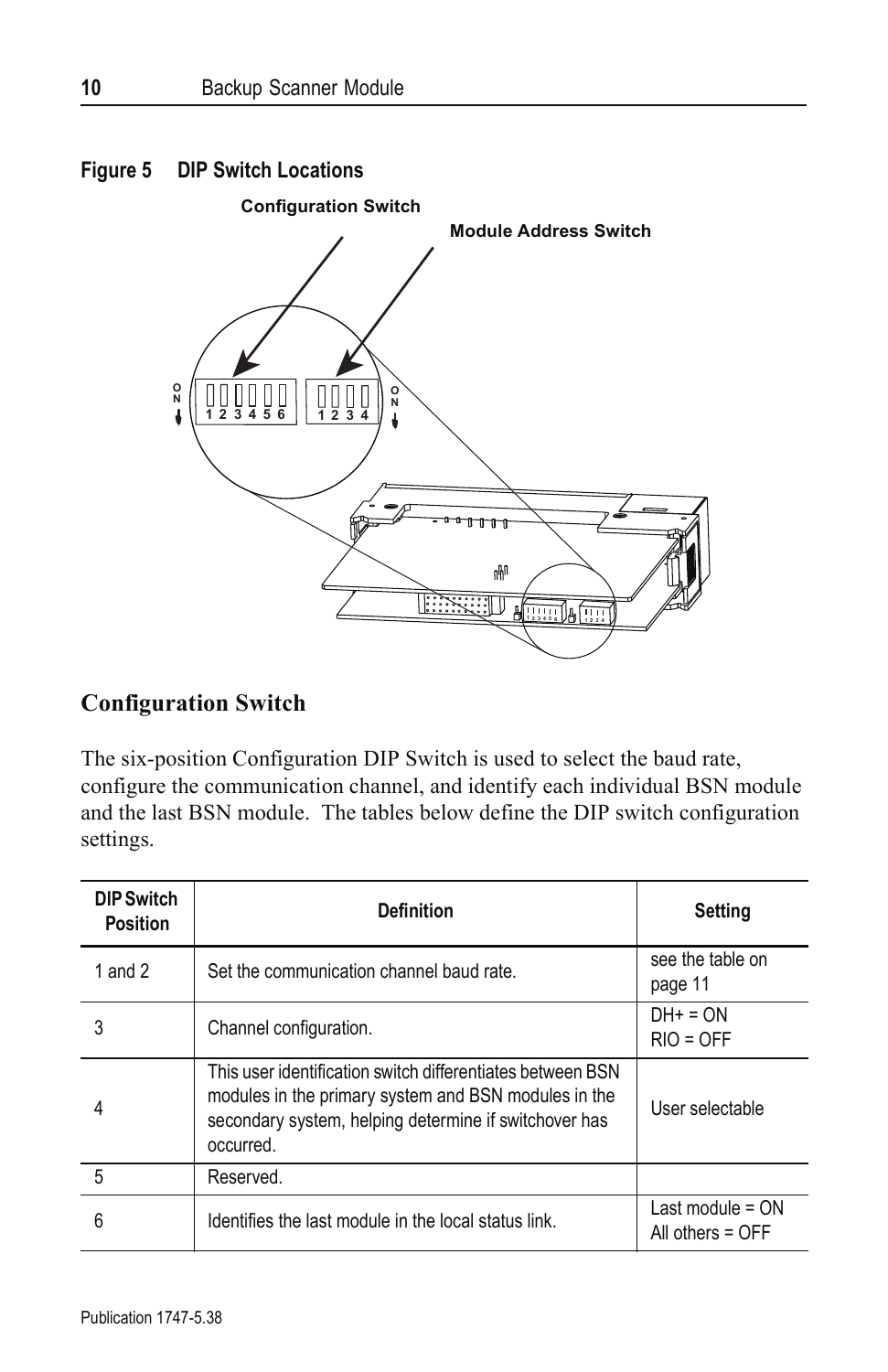## **Baud Rate Settings**

| Position 1 | <b>Position 2</b> | <b>Baud Rate</b> |
|------------|-------------------|------------------|
| ЭN         | ΟN                | 57.6K            |
| ЭN         | OFF               | 115.2K           |
| <b>OFF</b> | ΟN                | 230.4K           |
| ∩FF        | ∩FF               | <b>Disabled</b>  |

#### **Module Address Switch**

The four-position Module Address DIP switch configures the BSN address in the LSL. The table below shows the address that corresponds to each setting.

| <b>Switch Position</b> |            |            | 1747-BSN Address |
|------------------------|------------|------------|------------------|
|                        | 2          | 3          |                  |
| OFF                    | <b>OFF</b> | <b>OFF</b> |                  |
| <b>ON</b>              | <b>OFF</b> | <b>OFF</b> | 2                |
| <b>OFF</b>             | ON         | <b>OFF</b> | 3                |
| <b>ON</b>              | ON         | <b>OFF</b> | Λ                |
| <b>OFF</b>             | <b>OFF</b> | ON         | 5                |
| <b>ON</b>              | <b>OFF</b> | ON         | 6                |
| <b>OFF</b>             | ON         | ON         |                  |
| ON                     | ON         | ON         | 8                |

Note: Switch position 4 is not used.

## **Configuration Errors**

The module reports the following configuration errors by flashing the fault LED:

- two 1747-BSN modules are configured with the same address
- LSL addresses are not consecutive (addresses must be numbered 0, 1, 2, etc.)
- last LSL switch is not set in the last module in the link
- last LSL switch is set in a module that is not the last in the link, or
- primary and secondary modules do not have the same configuration settings (secondary module shows the configuration error)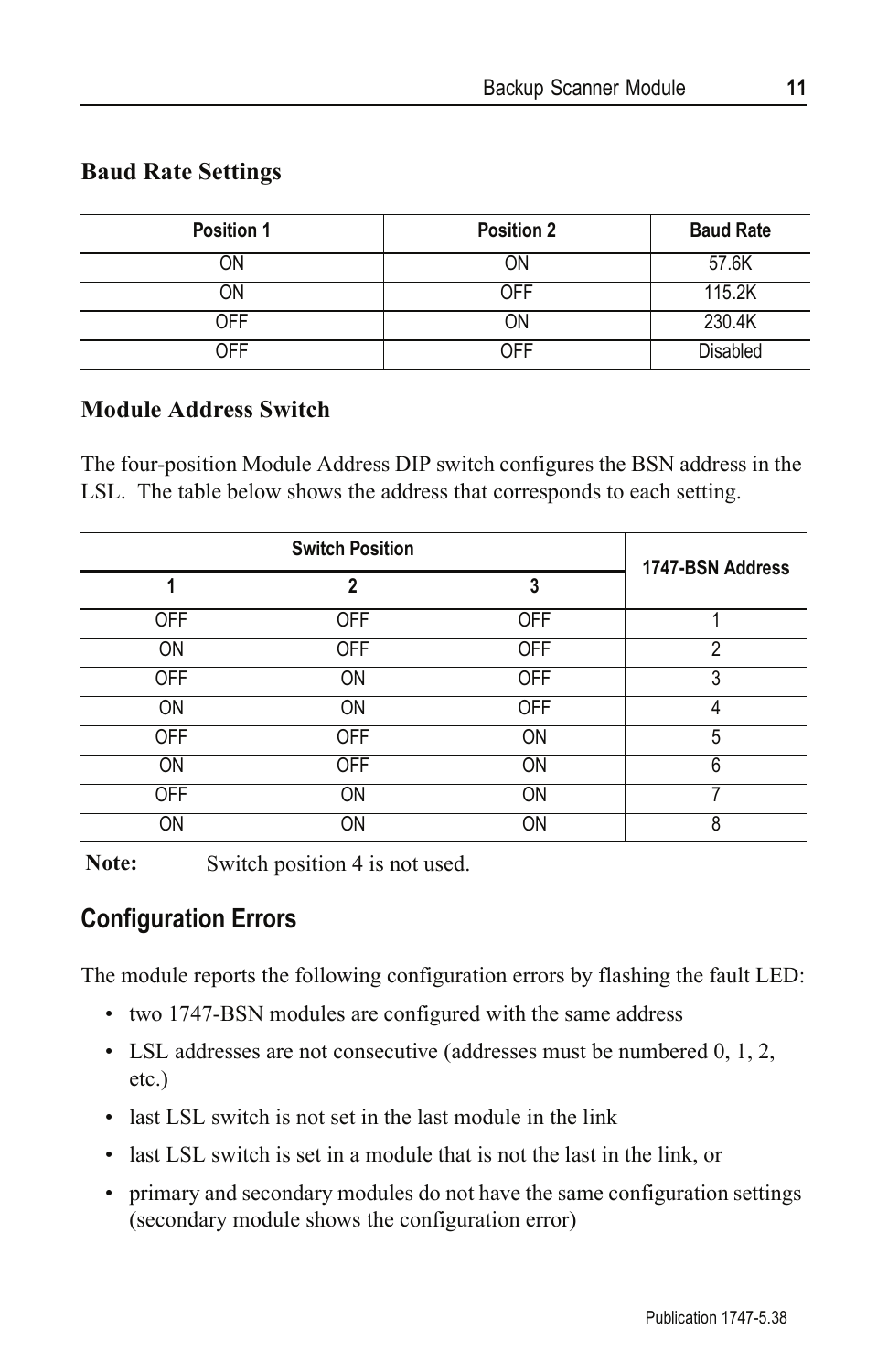## **Switchover Conditions**

The 1747-BSN module transfers control from the primary to the secondary processor (switchover) if one of the following fault conditions occurs in the primary system:

- power failure
- major fault in the processor
- 1747-BSN module fault
- primary processor mode change from Run to Program
- Note: In order for switchover to occur, both primary and secondary modules must be working without faults prior to the event that triggers the switchover.

#### **Installation**



**ATTENTION:** Disconnect system power before attempting to install, remove, or wire the module.

#### **Determining Power Requirements**

The BSN module is powered through the backplane of the I/O chassis. Before installation, make sure that your modular SLC power supply has adequate reserve capacity. The BSN module requires 800 mA at 5V.

**Important:** Use separate power sources for the primary and secondary processors to protect against interruptions and incoming power failures.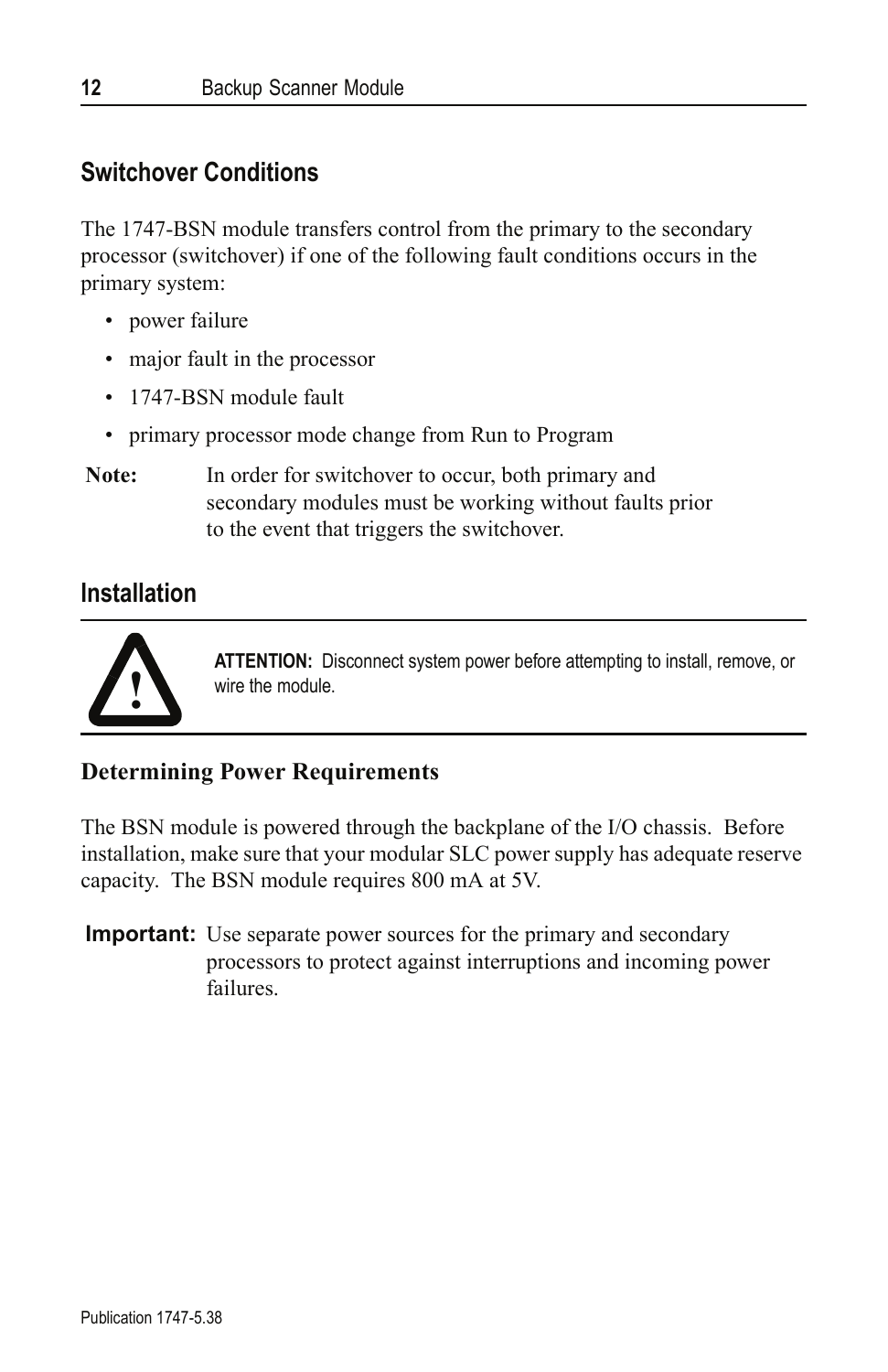## **Inserting the Module into the Chassis**

- **1.** Disconnect power.
- **2.** Align the full-sized circuit board with the chassis card guides of the leftmost slot of the first I/O module group in the I/O chassis. The first slot of the chassis is reserved for the processor.
- **3.** Slide the module into the chassis until the top and bottom latches catch.

#### **Figure 6 Inserting the Module**



## **Wiring**

## **Terminal Wiring**



**ATTENTION:** Disconnect power to the SLC before attempting to install, remove or wire the removable terminal wiring block.

The backup scanner module contains a green removable terminal block. The terminal pinout is shown on page 14.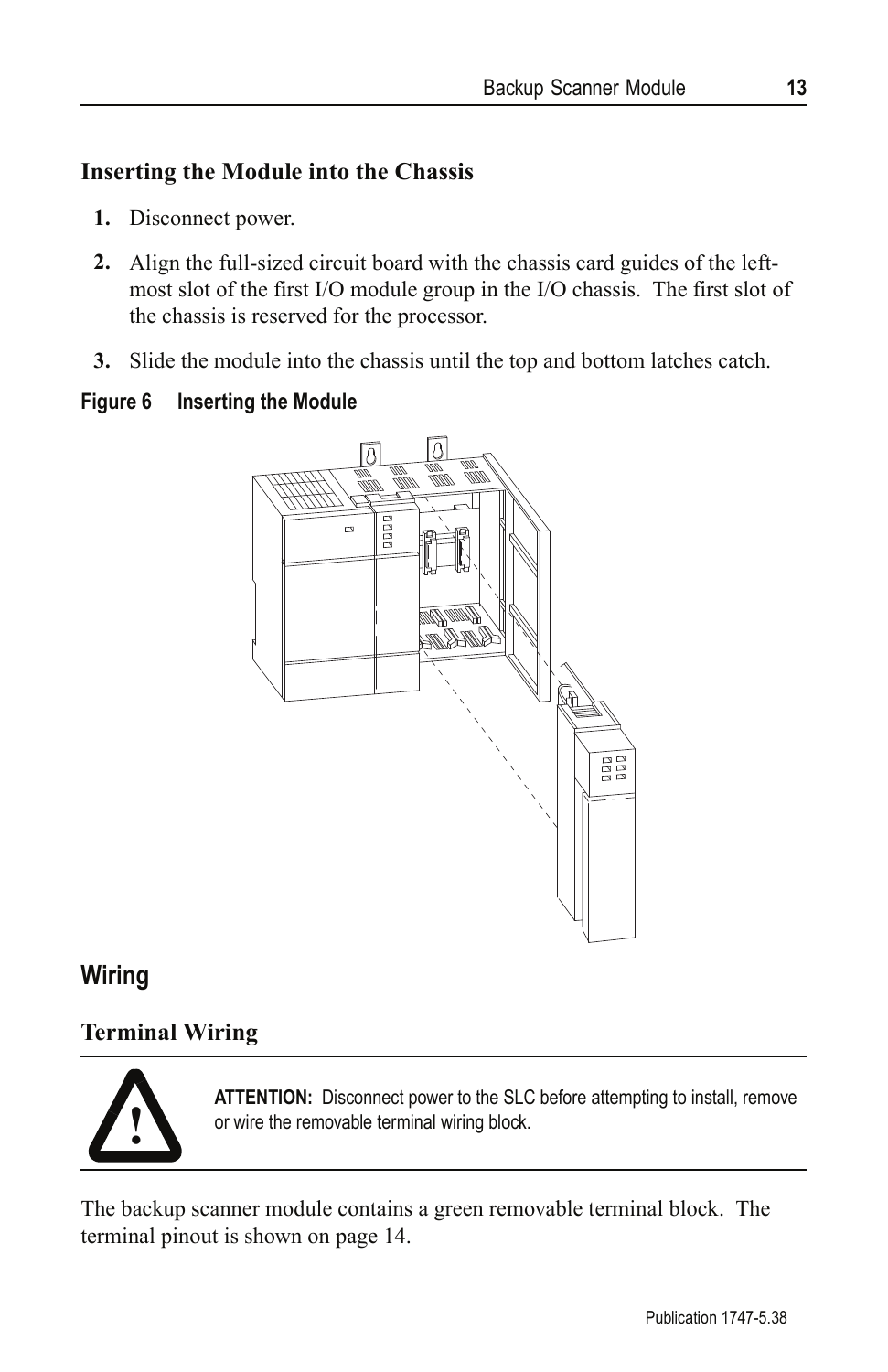

Use Belden™ 9463 cable when wiring the module.

Terminal screws accept a maximum of two  $#14$  AWG (2mm<sup>2</sup>) wires. Tighten terminal screws only tight enough to immobilize wires. Maximum torque on terminal screws is 0.9 Nm (8 in-lbs.).



**ATTENTION:** To avoid cracking the terminal block, alternate the removal and tightening of the slotted release screws. Maximum torque on the release screws is 0.6 Nm (5.3 in-lbs.).

#### **For Remote I/O Installations**

- **1.** To ensure a proper earth ground of the cable shield, follow these steps:
- **2.** Strip back enough of the RIO cable to expose enough shield drain wire to reach a chassis mounting bracket.
- **3.** Attach the ring terminal lug to the end of the shield drain wire.
- **4.** Attach the ring terminal lug to the SLC chassis mounting bracket.

**Important:** The RIO cable shield must be grounded at the backup scanner end only.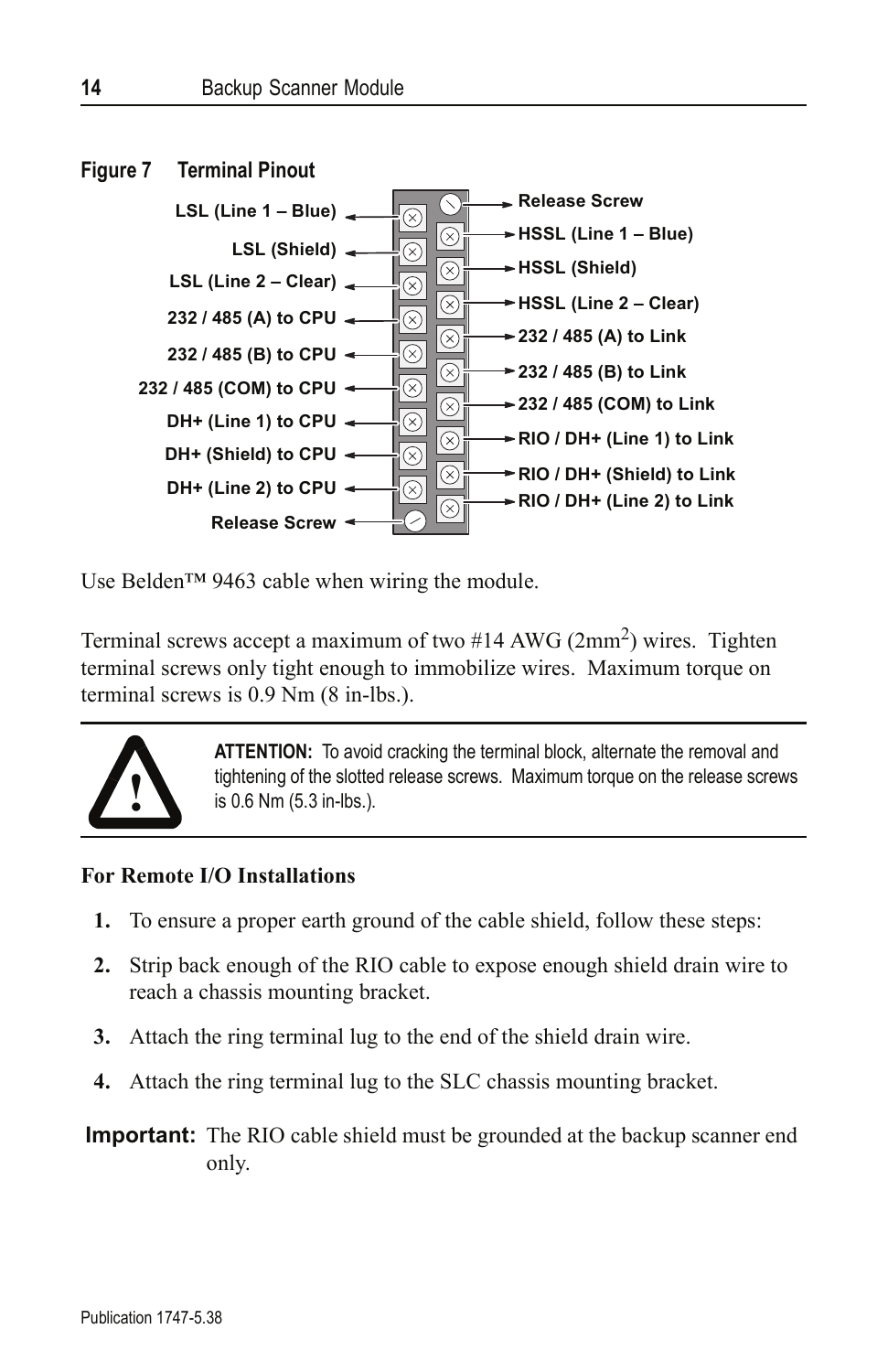## **HSSL Wiring**

Connect the HSSL to establish communication between the primary and secondary systems. Maximum cable length for the HSSL is 4.5 m (15 ft.).

## **Local Status Link Wiring**

If you have more than one 1747-BSN module in the chassis, connect the LSL in series between modules in the same chassis. This enables BSN modules in the same chassis to exchange status information in order to perform switchovers in unison.

#### **RIO Link Wiring**

The backup scanner module is connected to other devices on the RIO link in a daisy-chain (serial) configuration. There are no restrictions governing the space between devices, provided the maximum cable distance is not exceeded.

A ½ watt terminating resistor must be attached across lines one and two at each end of the RIO link. The value of the resistor depends on the baud rate and extended node capability, as shown in the table that follows.

| <b>Note:</b> To use extended node, all devices on the RIO link must support it. Refer |  |
|---------------------------------------------------------------------------------------|--|
| to each device's user manual.                                                         |  |

|                                                        | <b>Baud Rate</b> | <b>Max. Cable Distance</b><br>(Belden™ 9463) | <b>Resistor Size</b>                       |  |
|--------------------------------------------------------|------------------|----------------------------------------------|--------------------------------------------|--|
| Using<br><b>Extended Node</b><br>Capability            | 57.6K baud       | 3048 m (10,000 ft.)                          |                                            |  |
|                                                        | 115.2K baud      | 1524 m (5,000 ft.)                           | $82\Omega$ 1/2 Watt<br>Gray-Red-Black-Gold |  |
|                                                        | 230.4K baud      | 762 m (2,500 ft.)                            |                                            |  |
| <b>Not Using</b><br><b>Extended Node</b><br>Capability | 57.6K baud       | 3048 m (10,000 ft.)                          | 150 $\Omega$ 1/2 Watt                      |  |
|                                                        | 115.2K baud      | 1524 m (5,000 ft.)                           | Brown-Green-Brown-Gold                     |  |
|                                                        | 230.4K baud      | 762 m (2,500 ft.)                            | $82\Omega$ 1/2 Watt<br>Gray-Red-Black-Gold |  |